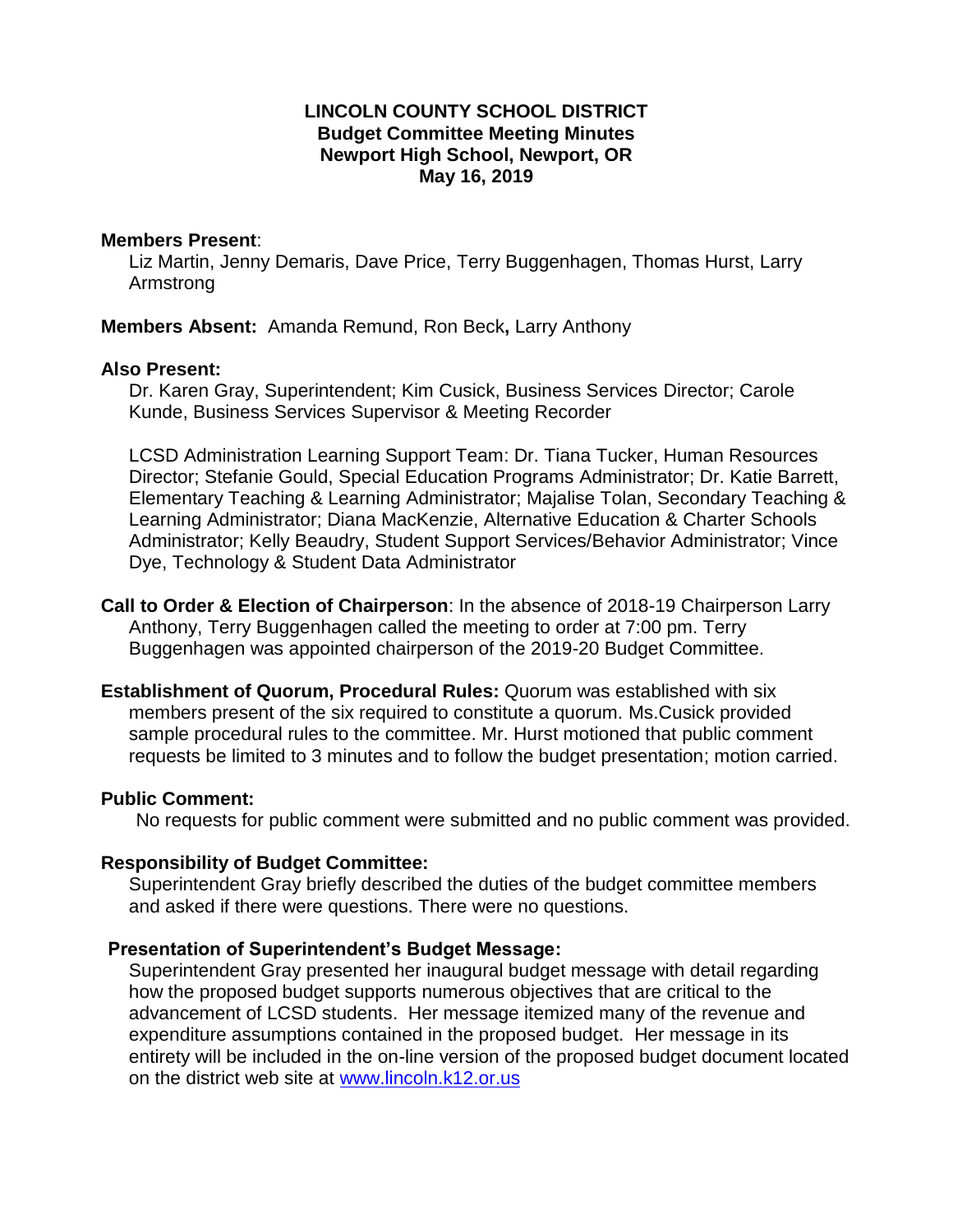#### **Assumptions Used in Budget Development:**

Business Services Director, Kim Cusick, presented the assumptions used to create the proposed budget. She detailed the Budget Committee Duties and Calendar should additional meetings by required. The PowerPoint presentation is located on the district web site at [www.lincoln.k12.or.us](http://www.lincoln.k12.or.us/) 

#### **Discussion:**

Dr. Gray invited Dr. Barrett and Ms. Tolan to explain how the materials were chosen. Mr. Armstrong inquired about the publisher(s) chosen for the new curriculum approved by the Board at the May 14<sup>th</sup> monthly board meeting, as well as the selection process. They described the rigorous process, which involved teams of educators from across the district.

 Ms. Martin commented that the budget document has become more finely tuned each year and is a solid representation of the district's activities. She would like to see additional support for positive student behavior in the future.

 number of riders would go to the routes where the need for additional supervision is greatest. Ms. Beaudry will be providing ongoing training for drivers using the same data about the effectiveness of new behavior/security practices should be collected, Mr. Buggenhagen referenced the new transportation contract with First Student and whether the number of bus monitors in the contract for extra behavior support would be sufficient. Ms. Cusick commented that the extra cameras in each bus would help support the drivers on routes without monitors. Dr. Gray commented that the limited behavior concepts that school staff receive. Ms. Demaris commented that qualitative studied, and shared. Dr. Gray agreed.

 Mr. Price commented on the proposed budget for administration and wondered, although our school calendar is considered a full year, what does it cost to add student contact days. Ms. Cusick explained that the funding for our learning support team has just recently returned to a level where much needed objectives, projects, and programs can be implemented. She estimated the cost per instructional day would definitely exceed \$100,000 but had not recently calculated the costs that way. Dr. Gray reminded the Committee that any addition of time would be an amendment to union contracts, which would require re-negotiation.

 at a maximum per ADMw. Mr. Hurst asked about the Charter School Payments line item. Ms. Cusick explained that this is their allocation of the State School Fund payments from the state, capped

 explained that the object is used for long-term substitutes for leaves of absence. The Mr. Hurst inquired why no amount was budgeted in Licensed Temporary Salaries, although there were actual expenditures there in the prior years. Ms. Cusick dollars are budgeted in Licensed Substitutes.

 levels requires more travel for professional development. The elementary schools do Mr. Hurst inquired about the increase in budgeted dollars for Out-of-District Travel. Dr. Gray and Ms. Cusick explained that the shift to becoming an AVID district at all grade